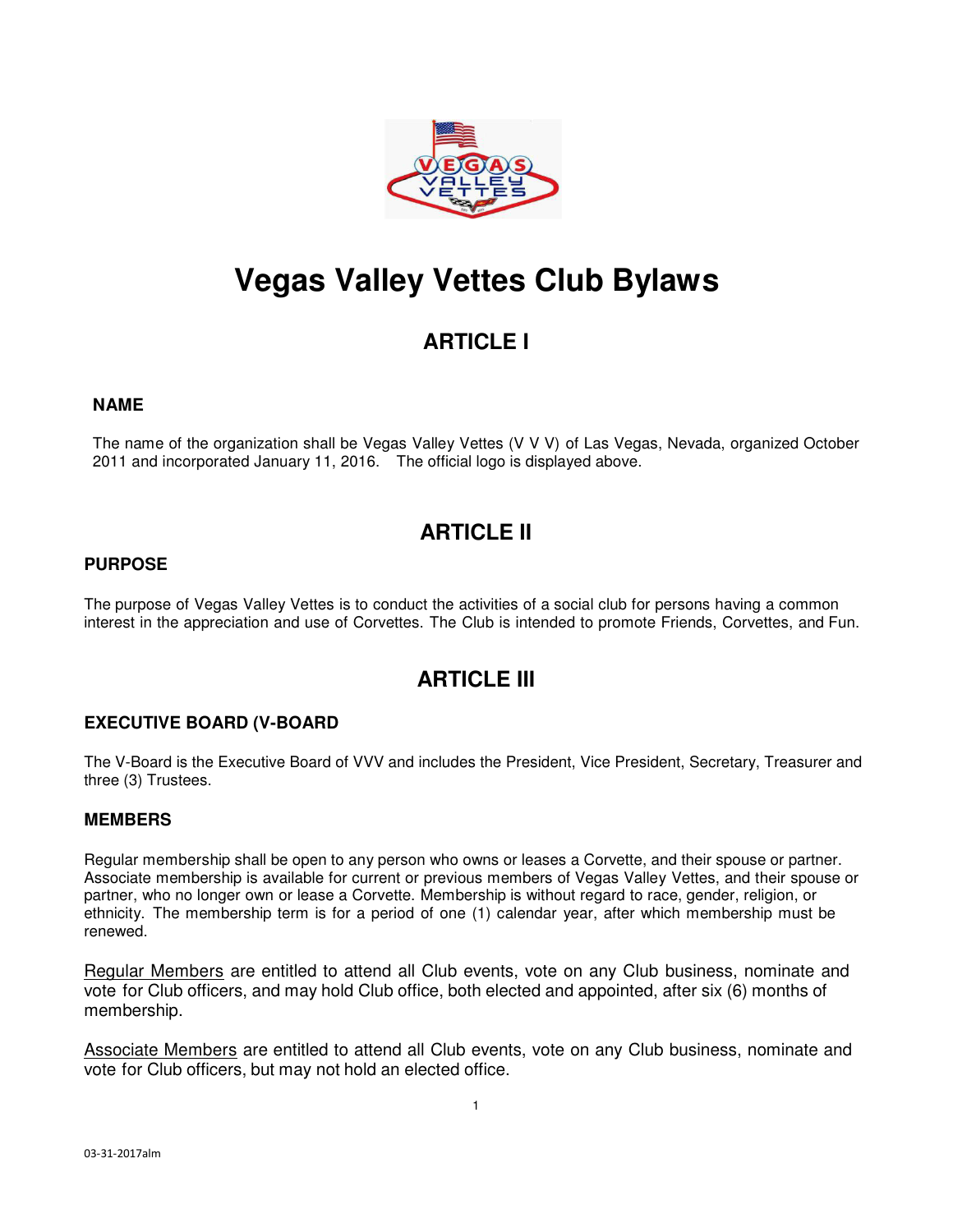Prospective Members must attend 2 regular meetings and shall submit an application for membership to the Membership Committee Chairperson that shall be reviewed and acted upon by the V-Board within sixty (60) days of submission. If the application for membership is approved by the V-Board, the new member must pay to the Club the current assessment for the New Member Package, as shown in the Standing Rules.

### **GUESTS**

No person shall participate in any meetings or Club events for more than 2 regular meetings without applying for membership. Guests do not hold voting rights. Guests may apply for membership by submitting an application to the Membership Committee Chairperson.

# **ARTICLE IV**

### **MEETINGS**

A regular meeting of the Club shall be held monthly unless cancelled or rescheduled by the Club President on an emergency basis.

A regular meeting of the V-Board shall be held monthly unless cancelled or rescheduled by the Club President on an emergency basis. A majority of the voting members of the V-Board will constitute a quorum.

Special meetings may be called at the discretion of the President, the V-Board, or as voted on by a majority of the Club members present at a regular monthly meeting.

# **ARTICLE V**

### **ELECTIONS**

The general election for Club Officers will be held at the November Club meeting, and shall be conducted in accordance with the Standing Rules. Voting is by secret ballot. There are no absentee ballots.

# **ARTICLE VI**

### **ELECTED OFFICERS**

Elected Officers of the Club shall consist of the President, Vice President, Secretary, Treasurer, and three (3) Trustees. All candidates for elected office must be regular members in good standing for at least six (6) months prior to taking office. All Elected Officers may vote at the Executive Board (V-Board) meetings.

One of the Trustees shall be the immediate past President and is considered as an Elected Officer by virtue of having been elected President the previous year. If at the time elections are held, the past President is not able to serve as a Trustee for the following year, three (3) Trustees will be elected. Otherwise, only two (2) Trustees are elected at the annual November elections.

In the event that any office other than that of President becomes vacant, the V-Board shall fill the same for the unexpired term. In the event of a vacancy in the office of President, the Vice-President shall succeed to the office of President and the V-Board shall appoint a Vice-President.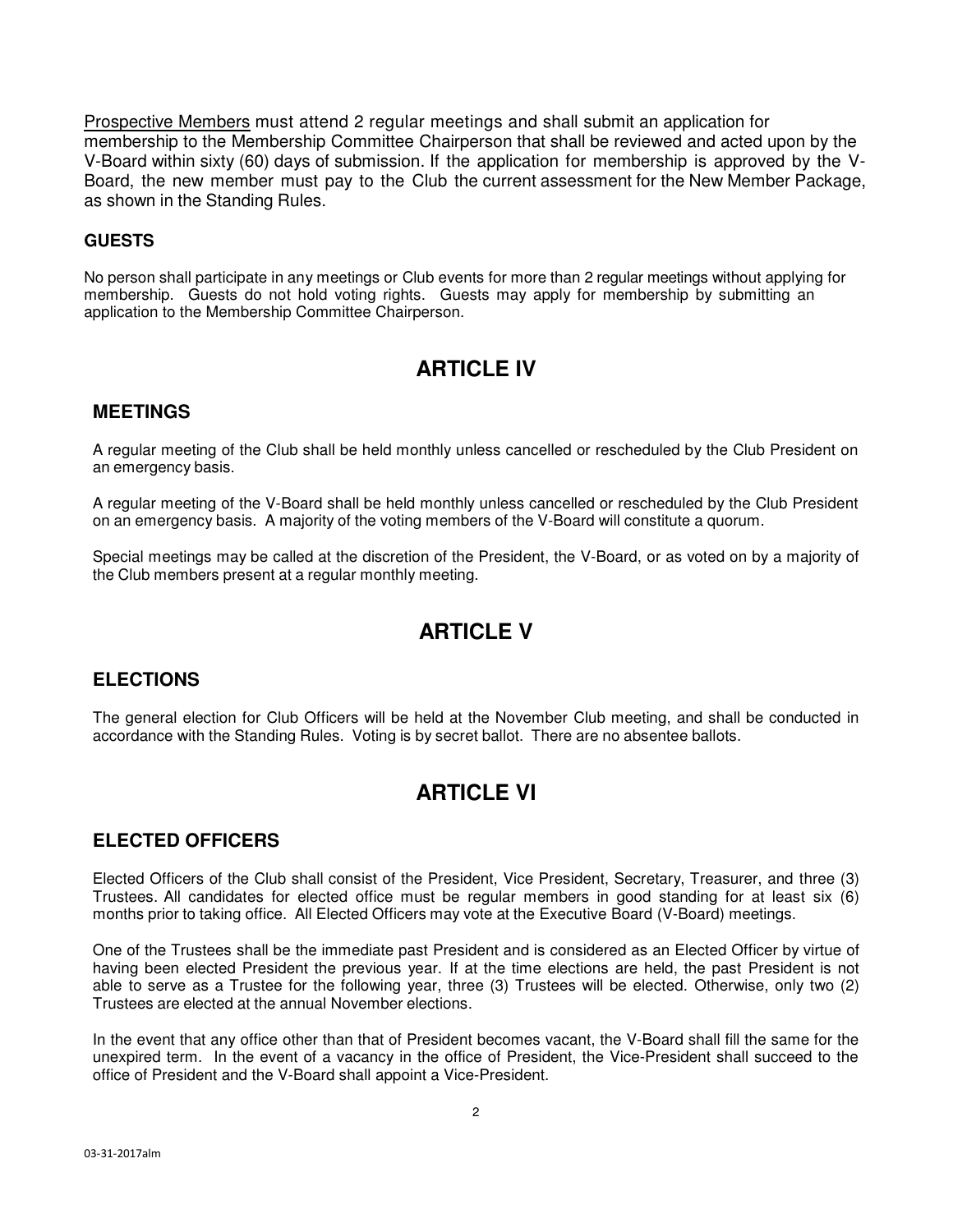The term of all Elected Officers shall be one (1) year, beginning January 1. Elected Officers may serve more than one (1) term.

Any Elected Officer who misses three (3) consecutive V-Board meetings or three (3) consecutive Club meetings without good cause, shall automatically forfeit office, but can retain Club membership. In addition, an Elected Officer may be removed by the V-Board for malfeasance.

The duties and responsibilities of the elected officers are shown below:

#### **PRESIDENT:**

- 1. Serve as principal executive officer of the Club.
- 2. Manage all of the business affairs of the Club.
- 3. Serve as liaison to Club sponsor or sponsors.
- 4. Serve as Chairperson of the V-Board.
- 5. Recruit members for the committee chairs, and special projects, except if otherwise stated in these By-Laws.
- 6. Serve a one (1) year term as Trustee following his/her term as President.
- 7. Locate, evaluate, and make recommendations to the V-Board for new meeting places, if required.
- 8. Be informed of all activities and approve all communications for the Club.

#### **VICE PRESIDENT:**

- 1. Assume the duties of the President in the absence of the President and/or when called upon to do so by the President or the V-Board.
- 2. Supervise all Club elections.
- 3. Responsible for Club raffles.
- 4. Maintain an inventory of Club property.

#### **SECRETARY:**

- 1. Prepare the minutes of the general meetings, special meetings, and V-Board meetings.
- 2. Ensure that minutes for all meetings are available for review by the V-Board within seven (7) days.
- 3. Ensure that minutes of the previous regular Club meeting are available at the next Club meeting.
- 4. See that all notices are duly given in accordance with the provisions of these By-Laws or as required by law, and maintain custody of the Club records.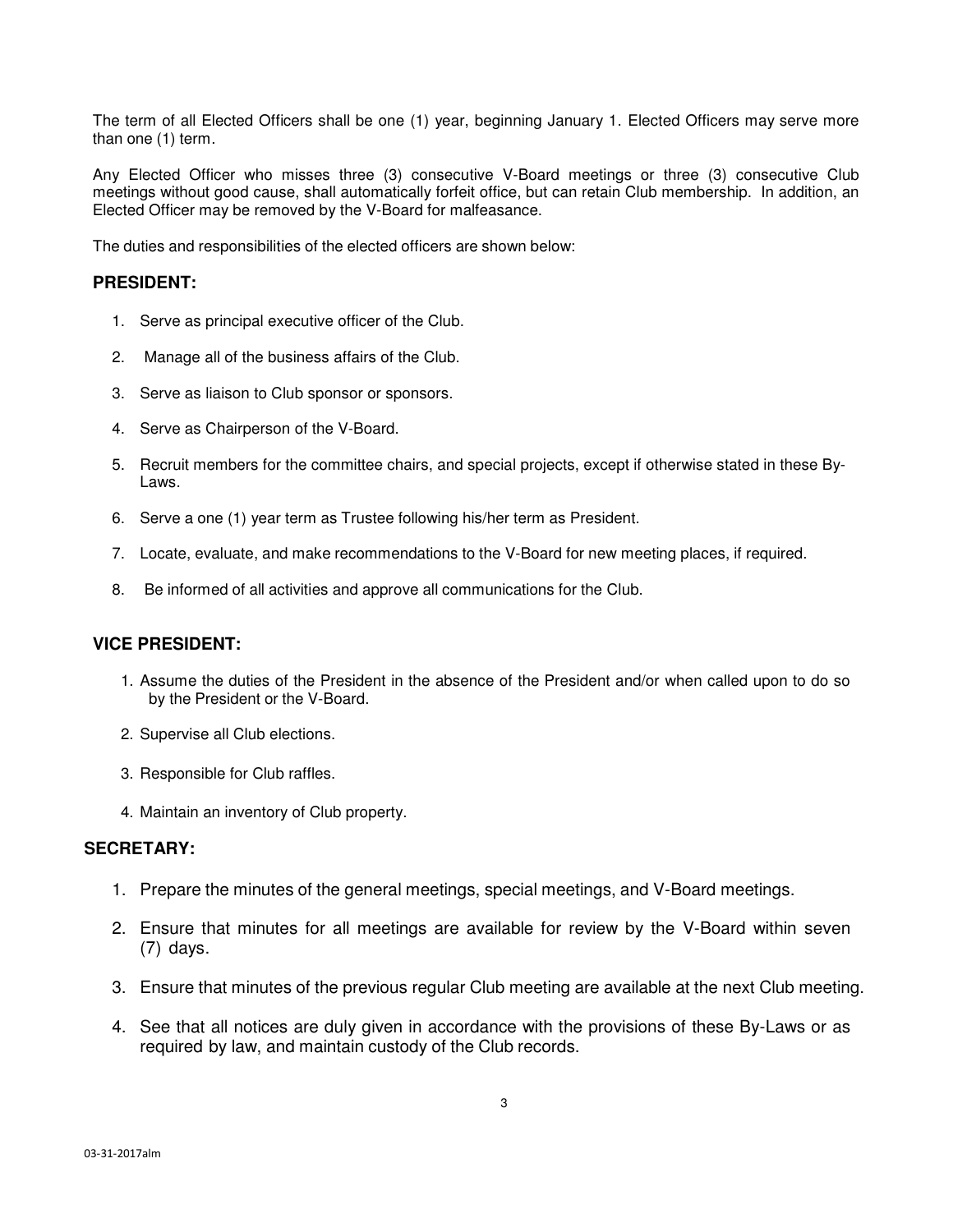5. Send copy of Meeting Minutes to Communications Chairperson who will email to all members.

#### **TREASURER:**

- 1. Receive all fees and keep an accounting of all monies received and expended.
- 2. Remit all accounts payable as they are authorized by the membership or by the V-Board.
- 3. Maintain a checking account in the name of Vegas Valley Vettes. Such checking account will require two signatures (Treasurer and/or President and/or Vice President).
- 4. Prepare a monthly written itemized treasury report detailing receipts and expenditures and to be emailed to Elected Officers at least two (2) days before the scheduled V-Board meeting.
- 5. Once approved by V-Board, Treasurer's Report to be sent to Communications Chairperson to email to all members five (5) days before regular meeting.
- 6. Maintain an escrow accounting for excess membership assessments to be used in subsequent years for insurance payments, website expenses, business license fees, or other expenses necessary to the efficient running of the Club.
- 7. Participate in an audit of the financial records and accounts for each year he/she is Treasurer.

#### **TRUSTEES:**

- 1. Perform an annual audit of all financial accounts. Review all legal documents, V V V documents, changes and proposals, and make recommendations as necessary to the V-Board or the general membership.
- 2. Other duties as requested by the President, Vice President, or the V-Board.

#### **APPOINTED CHAIRPERSONS AND POSITIONS:**

All Appointed positions must be members of VVV and serve a term of one (1) year, starting January 1 and may serve more than one (1) term.

Appointed Chairperson and VVV positions of the Club and their duties are as follows:

#### **Sergeant-at-Arms:**

- 1. Ensures that the By-Laws and Standing Rules of the Club are not violated.
- 2. Ensures that the orders of the V-Board are carried out in an expeditious manner.
- 3. Responsible for policing and keeping order at all Club meetings.
- 4. Responsible for all sign-in sheets.
- 5. Ensures elections are in accordance with By-Laws and Standing Rules and only members are voting.
- 6. Serves as Chairperson of the (Election) Nominating Committee.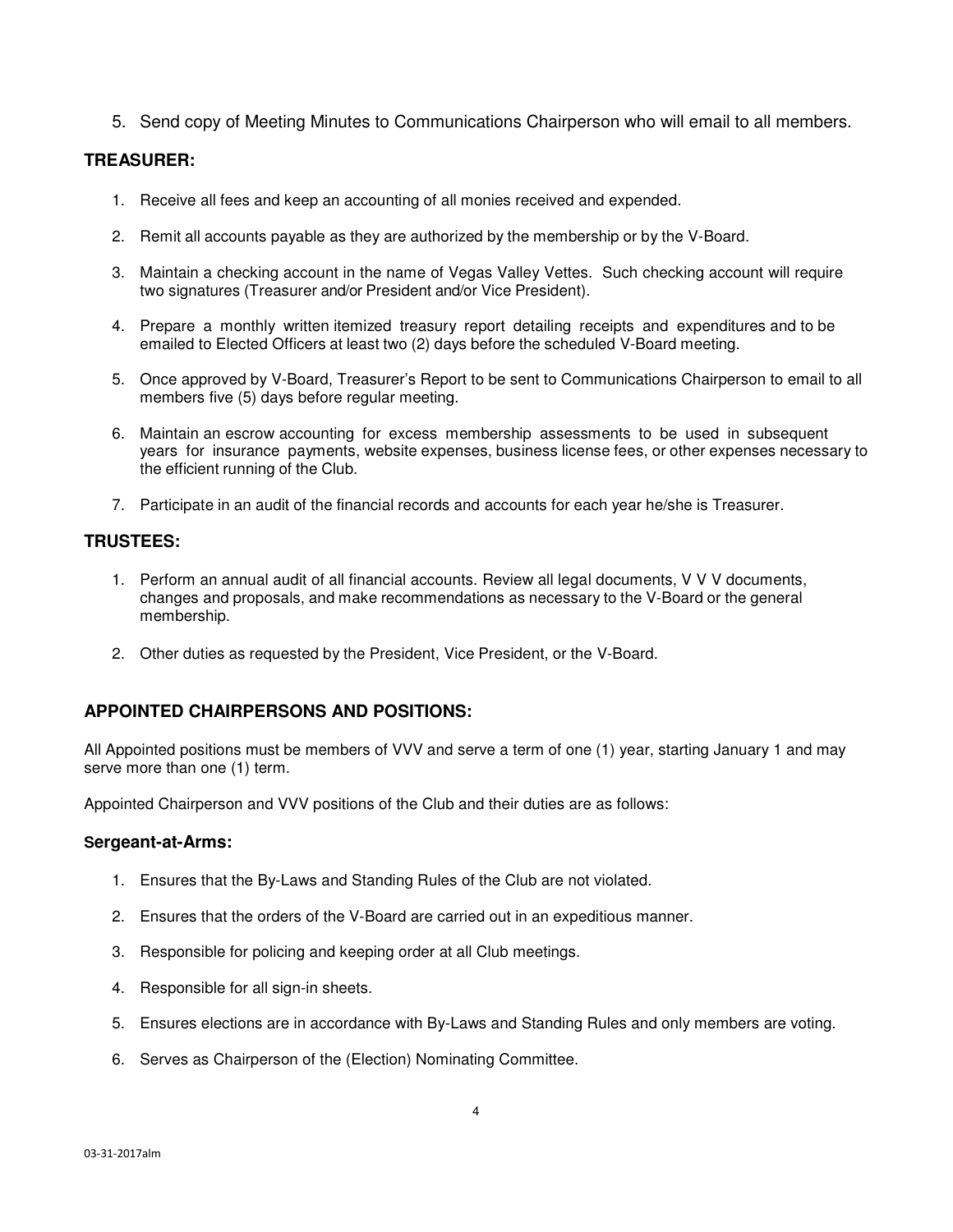#### **Events Coordinator:**

- 1. The liaison between the Club membership and the V-Board for coordinating and scheduling of events.
- 2. Works with the Event Leader to ensure that information regarding the event is communicated to members and that the event is conducted as detailed in the Standing Rules.

#### **Membership Committee Chairperson:**

- 1. Coordinate the new member application process as detailed in the Standing Rules.
- 2. Collect all fees.
- 3. Recommend candidates for the positions of Communications Chairperson and Rainbow Chairperson to the V-Board, to assist in carrying out Membership duties, which shall also include the following:

#### **a. Communications Chairperson:**

Keep an updated email list and distribute all emails to the membership with the President's approval. **At no time shall any member have the right to use the V V V email or email list for non-Club purposes.** 

#### b. **Rainbow Chairperson:**

Keep track of and announce at Club meetings and/or by email, if appropriate, any birthdays, anniversaries, or illnesses of Club members.

#### **Webmaster:**

- 1. Shall be responsible for keeping the VVV website up-to-date, including:
	- a. Events, meetings and other information;
	- b. Post pictures of events as submitted by the membership;
	- c. Modifies the website as requested by the V-Board.
- 2. Shall create and maintain a manual of procedures for updating and maintaining the website.

#### **National Corvette Museum Ambassador:**

- 1. Must be a member of the National Corvette Museum (NCM).
- 2. Shall serve as a two-way communications link between VVV and the NCM.
- 3. Duties include:
	- a. Receive and disseminate information from NCM to VVV members at the monthly Club meetings.
	- b. Provide NCM with Club members' concerns, ideas, and suggestions.
- 4. Act as a Museum representative to promote and solicit support for the Museum and encourage VVV members to join the Museum.

Each Elected Officer and Chairperson and all VVV positions shall, at the end of his or her term, or upon removal or resignation from office, surrender all Club papers and property to the newly elected Officer or to the V-Board.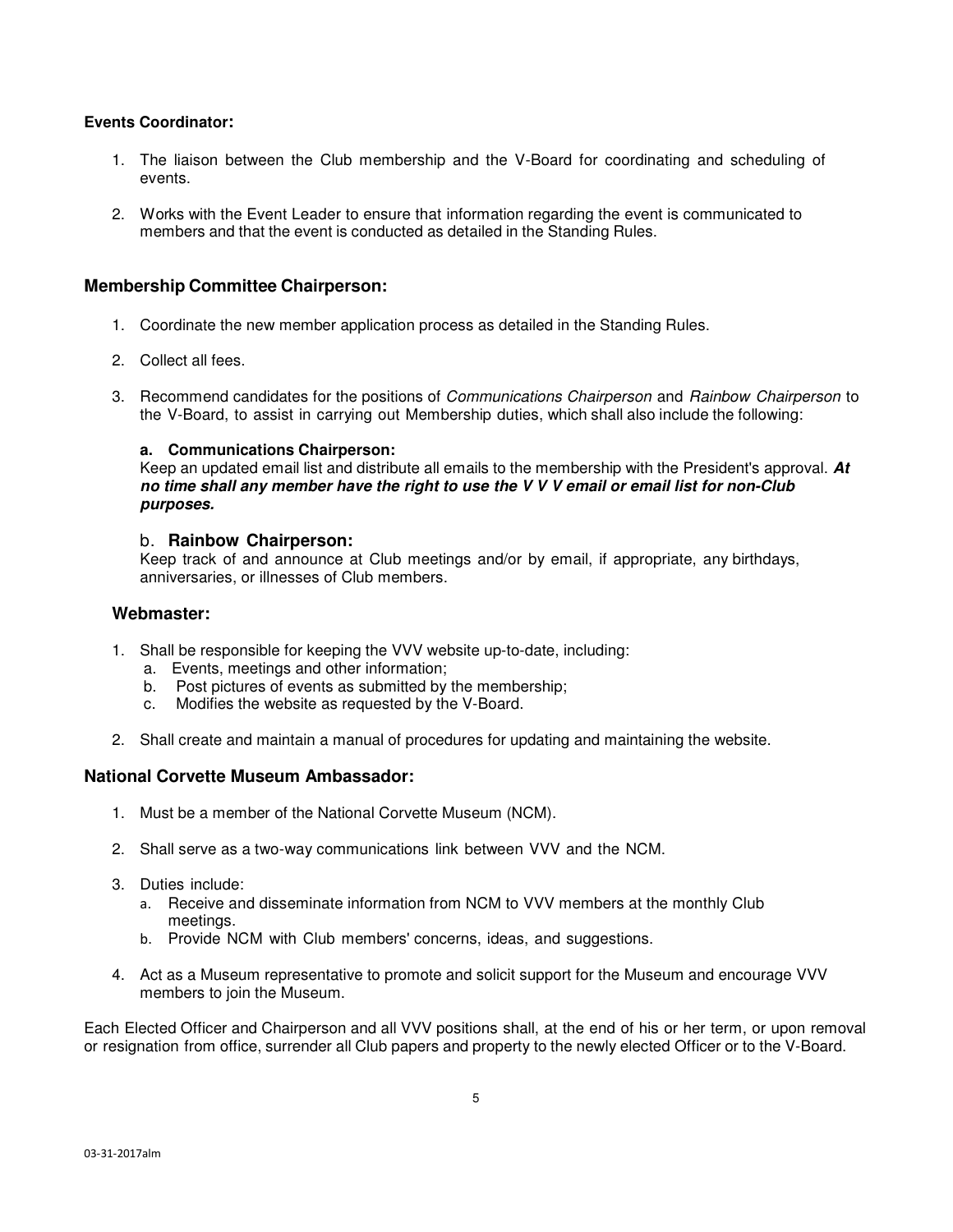### **EXECUTIVE BOARD (V-Board) of VVV:**

The V-Board consists of the Elected Officers. Elected Officers have voting privileges in the V- Board. The V-Board has the power to:

- 1. Supervise the general business affairs and the property of the Club.
- 2. Appoint chairpersons of Club committees, where not otherwise stated in the By-Laws.
- 3. Make decisions on all Club matters, where expediency is deemed necessary. These decisions shall be communicated to the Club membership at the next regular Club meeting.
- 4. Appoint qualified members to fill any vacancies of the Appointed Positions within the V-Board, as deemed necessary by the V-Board.
- 5. Responsible for the approval or rejection of prospective Club members.
- 6. Approve disbursement of Club funds up to \$100 per instance without prior approval of the general membership. Any disbursement over \$100 must be submitted to the Club at a regular meeting for approval.
- 7. The V-Board may terminate, by majority vote of all voting members of the V-Board, any Elected or Appointed Officer who fails to maintain his or her duties and/or commits an act detrimental to the office and/or to the Club.

### **ARTICLE VII**

### **COMMITTES AND POSITIONS**

Committees shall be appointed by the V-Board or the President on an as-needed basis, and may be dissolved by the V-Board or the President when the committee is deemed unnecessary.

### **ARTICLE VIII**

### **FISCAL YEAR**

The Fiscal Year of the Club shall be from January 1 through December 31 of each year.

# **ARTICLE IX**

#### **EVENT FEES**

Admission fees, parking fees, food and lodging costs and other charges while participating in Club events are the responsibility of the attendees.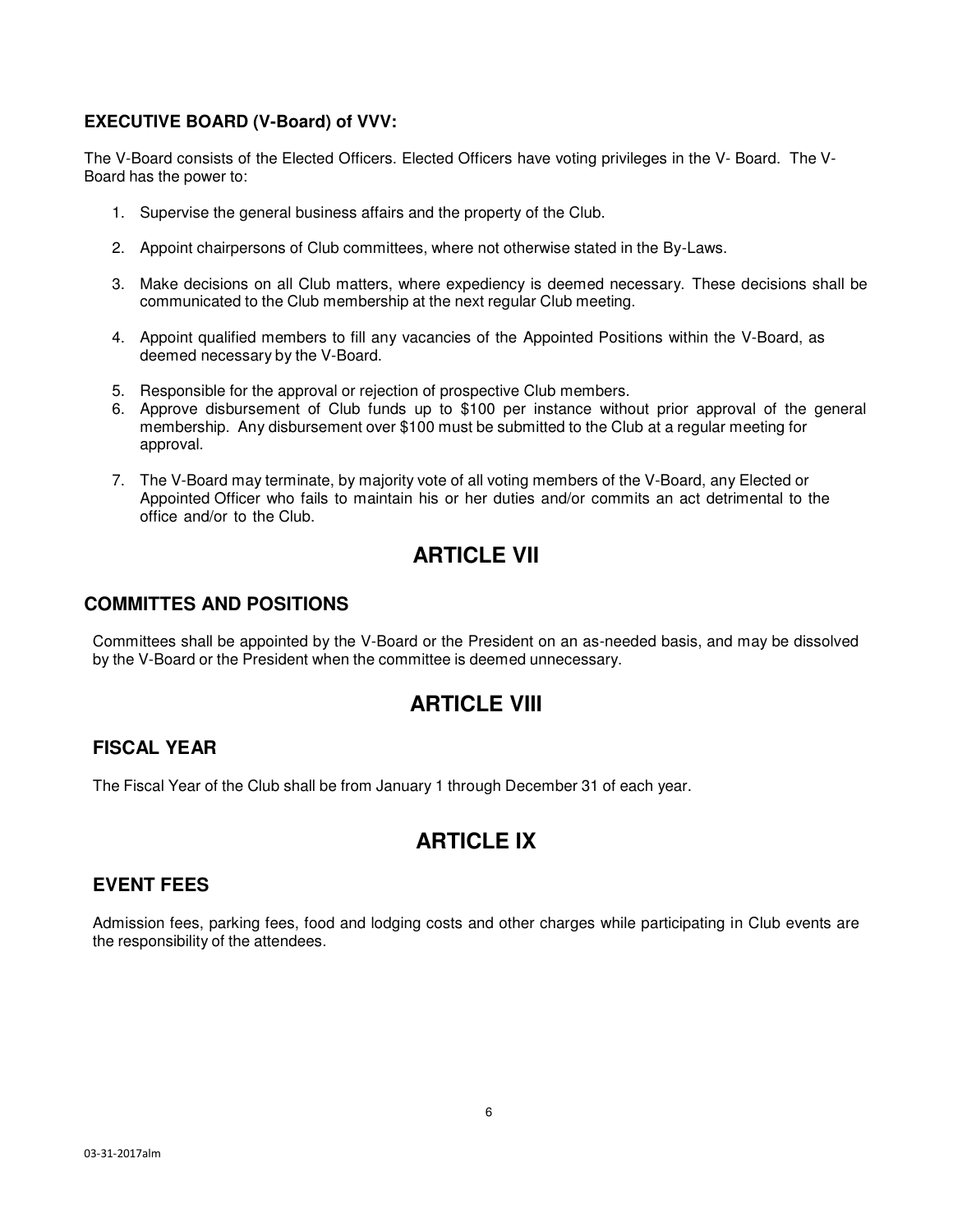# **ARTICLE X**

### **AMENDMENTS TO BY-LAWS**

These By-Laws may be amended by a two-thirds (2/3) majority of the membership present at any regular meeting or at any special meeting, if at least seven (7) days written notice is given to each member via email of the intention to amend the By-Laws at such a meeting. Proposed changes to the By-Laws may be submitted by any member in writing to the V- Board. The V-Board will, in turn, present the proposed changes and the V-Board's recommendations to the Club membership for a vote.

# **ARTICLE XI**

#### **STANDING RULES**

The V-Board may create additional rules, regulations, or limitations of rights for the fair and efficient operation of the Club that are consistent with the By-Laws. Any such additional rules, regulations, rights or limitations of rights shall be in writing and identified as "Standing Rules." A copy of the Standing Rules shall be kept by the Secretary.

Proposed amendments to Standing Rules may be submitted in writing to the V-Board by any member. The V-Board will consider all proposed amendments and present all proposed amendments and the V-Board's recommendations at the next regular meeting, or at any special meeting, if at least seven (7) days written notice is given to each member via email of the intention to alter the Standing Rules at such meeting. Any proposed amendments will be adopted if approved by a majority of the voting membership present at the general membership meeting.

### **ARTICLE XII**

#### **MEMBERS' PERSONAL INFORMATION**

In order to efficiently operate the Club and to ensure all members are made aware of Club activities, the Club will maintain a complete, confidential member list of all members and their addresses, phone numbers, email addresses, and other personal information. This information is to be used for Club purposes. Under no circumstances shall any member have the right to use this information, the V VV email account or email list for non-Club purposes. The personal information of our members will be released to third parties only if the third party requires this information in order to provide goods and services to the Club. In those cases, the third party will be prohibited from releasing this information to any other parties without the express written consent of the Club President.

A Club Directory may be compiled and distributed to all members. This Directory may include names, addresses, phone numbers and email addresses of current members. Inclusion of this list must be authorized in writing by the member, specifying which specific information is to be published in the Directory. This authorization is generally obtained each year when the member renews membership in the Club.